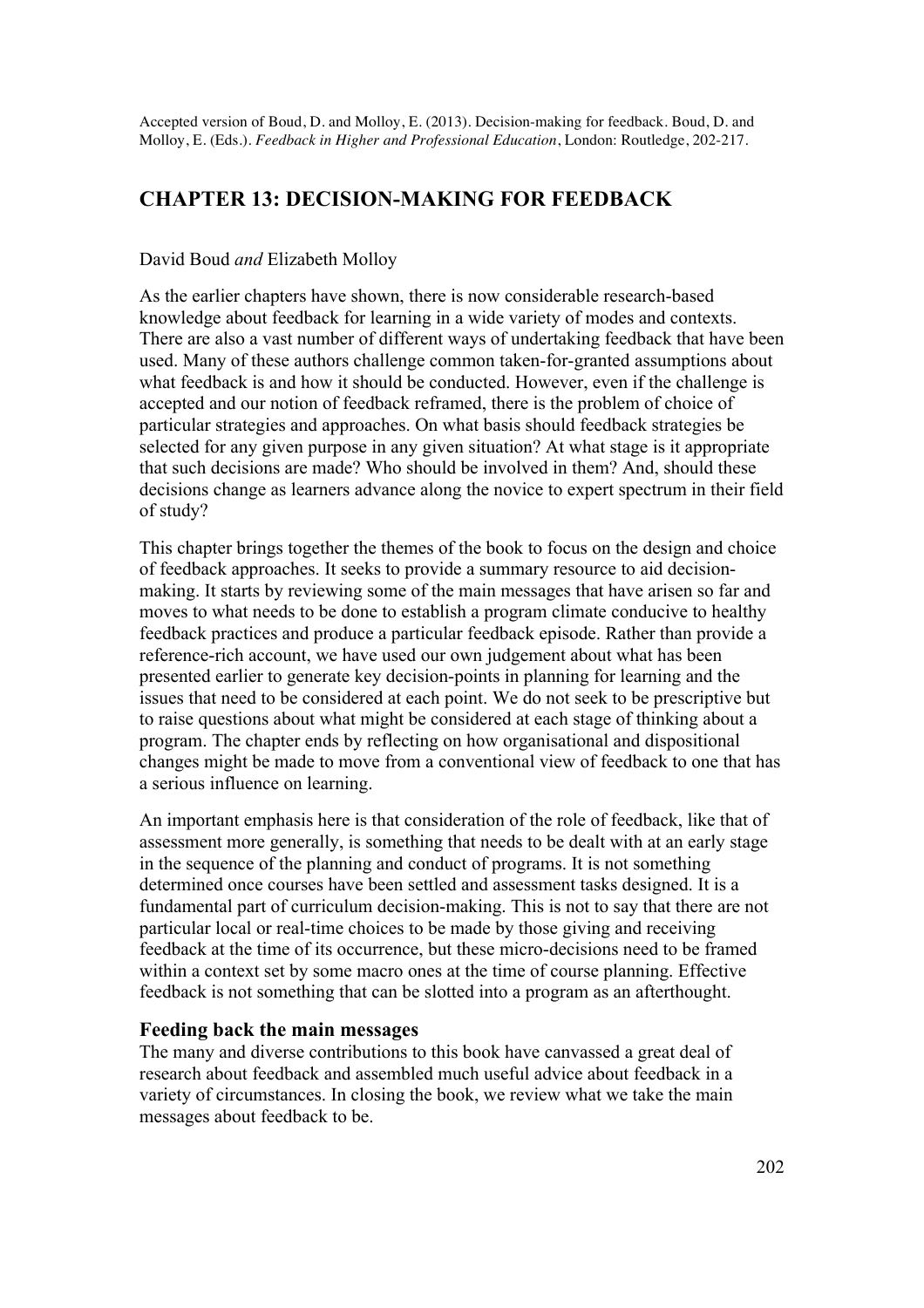Feedback is undeniably seen as problematic, both for the learner, and from the educator's perspective. This 'problem' has been reported across disciplines, across learning contexts and across countries. However, other than the adoption a few standard, and different, recipes, there is little agreement on what should be done about it. This is mainly because there is little consensus on what is the nature of the problem of feedback and, remarkably, little engagement with the research evidence that does exist.

Feedback is often perceived not to work well because it is not being implemented at all. Key elements of the feedback process are ignored or omitted from consideration. The most important omission is that feedback information needs to be organised to influence the learner to usefully act. Knowledge of effects of feedback information is needed, and students must have an active role in producing these effects. Without these features it does the notion of feedback a disservice to have lesser processes labelled with this name. As commonly used in practice, 'feedback' is really a surrogate for 'hopefully useful information'.

Feedback must necessarily lead to noticeable positive differences in what students can do. This is the principal justification for it. Feedback therefore needs to be judged primarily in terms of its impact on learning. Discerning what is this impact is an important role for teachers and all others involved in feedback processes. Without this knowledge, they cannot provide effective inputs to learners and they cannot learn from feedback on their own interventions to attune their interventions effectively.

Learners must have an active role in feedback. If they are passive recipients of inputs from others, feedback for learning is not occurring. It is only the learner who can ultimately act to change what they do. Students must therefore develop the skills of engagement, including seeking feedback, self-evaluating, and making sense of internal and external judgements, at the earliest stage. This a priority not only to prepare students for 'feedback interactions' but to be self-regulating in all aspects of their work in the course and beyond. Feedback processes must be specifically designed to mobilise student activity. This involves dialogue to appreciate and clarify standards of performance and criteria for judgement, to identify ways of noticing qualities of work, and to show how improved work can be generated. Feedback necessitates learners becoming aware of the standards that need to apply to their work and being able to discern how these standards can be manifest in the work they produce. These standards can rarely be simply transmitted to students through explanation or text. The appreciation of standards and how they are applied is a central part of study. While the degree and intensity of dialogue may vary from task to task, the default assumption can never be that feedback is unilateral and unsolicited.

Feedback must build learners' capacity to make their own judgements about their work. Learners will only change what they do once they have made their own judgements that this is necessary. The judgements of other parties always informs this self-judgement by the student. It is in the influencing of these decisions to which the energy of the teacher or peer or other person needs to be directed. The sharing of their own opinion, in itself, is not feedback and is not sufficient.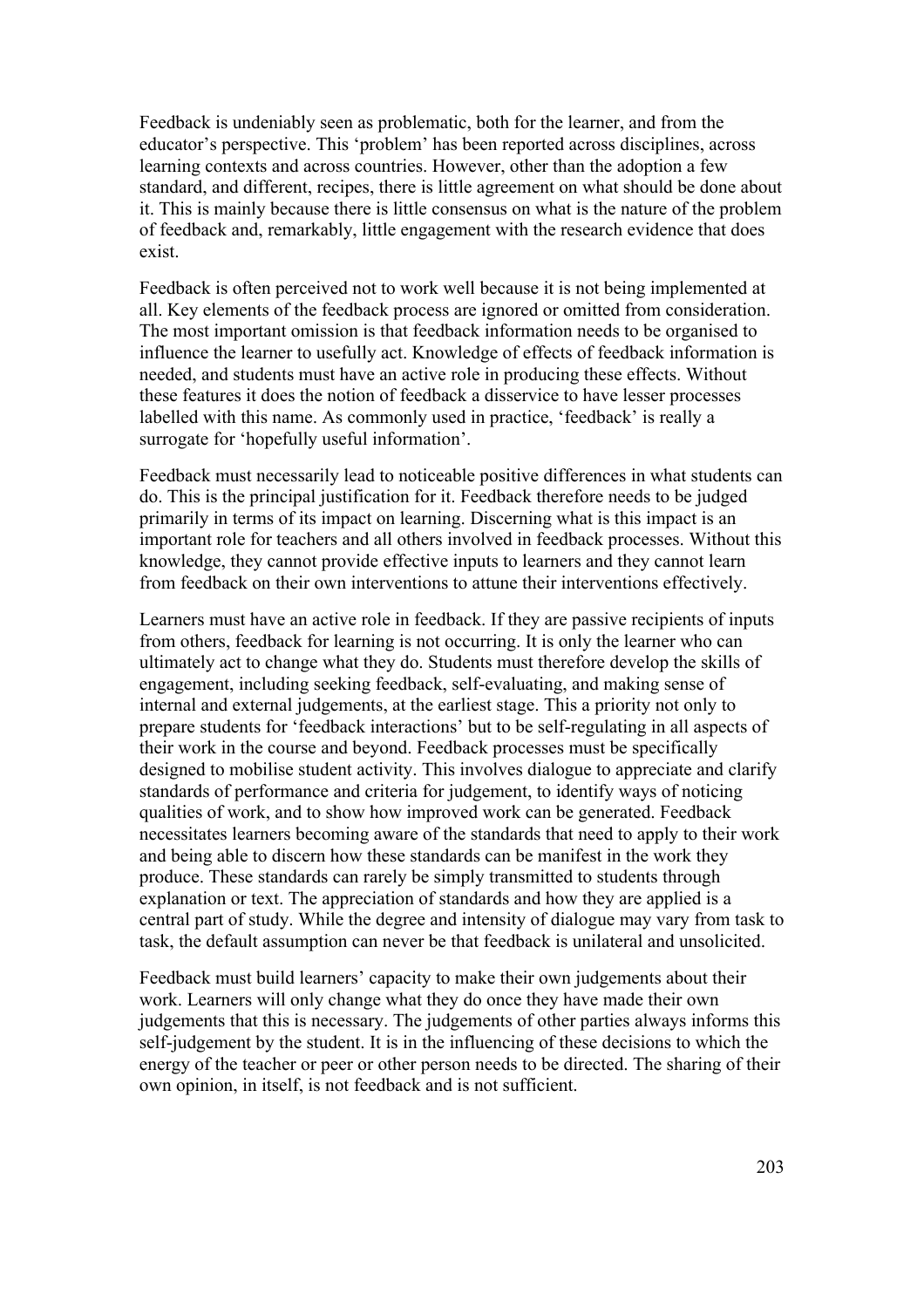Feedback should not be seen as an exclusively teacher-student interaction. Other parties—peers, practitioners, clients and others—have important and varied roles to play on different occasions and for different tasks. Learners must look to other parties for the particular kinds of knowledge they can contribute. Not just because this provides an additional data source to complement their learning in the institutional setting, but because seeking and making sense of feedback from multiple sources is a key practice for lifelong learning in the workplace. Peers and consumers are an underutilised source of information and support for learning.

Feedback must be viewed as a part of overall course and program design and planned and organised accordingly. Left solely to individual teachers, its potential will not be realised. Considerations of feedback and where it will fit must be undertaken before the timing and nature of assessment tasks are resolved. Thinking about feedback needs to occur not as an adjunct to existing fixed tasks, but as a teaching and learning feature of the curriculum as a whole. Conditions therefore need to be created for feedback at the level of decisions about the curriculum, the forms of pedagogy to be used and everyday interactions between teachers and students and among students.

Feedback information needs to be thoughtfully directed at the appropriate level if it is to be expected that it will be acted upon. The nature of the information provided needs to be framed more in terms of its effects on the learner and what they can do with it, than in terms of decontextualized or essential qualities of the work. No one form, mode or strategy for feedback is appropriate. Feedback needs to take on different forms for different purposes in different contexts.

Expectations of feedback change throughout a program, especially across major transitions: from school to higher education, from higher education to the workplace and from workplace to workplace. Feedback practices need to be staged and designed to anticipate and accommodate such transitions. As learners become more experienced, their reliance on 'external feedback from the teacher' should be reduced as they increasingly seek feedback from other useful sources including peers and consumers. Their self-monitoring and self-regulatory practices should be more finely tuned (and utilised) compared to their entry point into a program or discipline of study.

Discrepancies in judgements between learners and others almost always has emotional import and commonly touches on the emerging professional and personal identity of the learner. Feedback, like assessment, is an emotional business. This impact must be considered in the design and utilisation of feedback. Providers of feedback must therefore be seen to have the best interests of the learner at heart and should be mindful of the way they construct the language they use to comment to learners—both in written and verbal forms. This sensitivity in language choice, and prioritisation of message content should ensure that the currency in feedback is behaviours or outputs (that can be changed), not the person (that for the present purposes cannot, and is resistant to change). Orientating learners to the explicit purpose of feedback, that it is a tool for the learner to help the learner, may help the process enormously. The more that students are given opportunities to practise giving, receiving and utilising feedback, the more likely they are to build their capacity to benefit from it. Building their self-regulatory system should help learners to make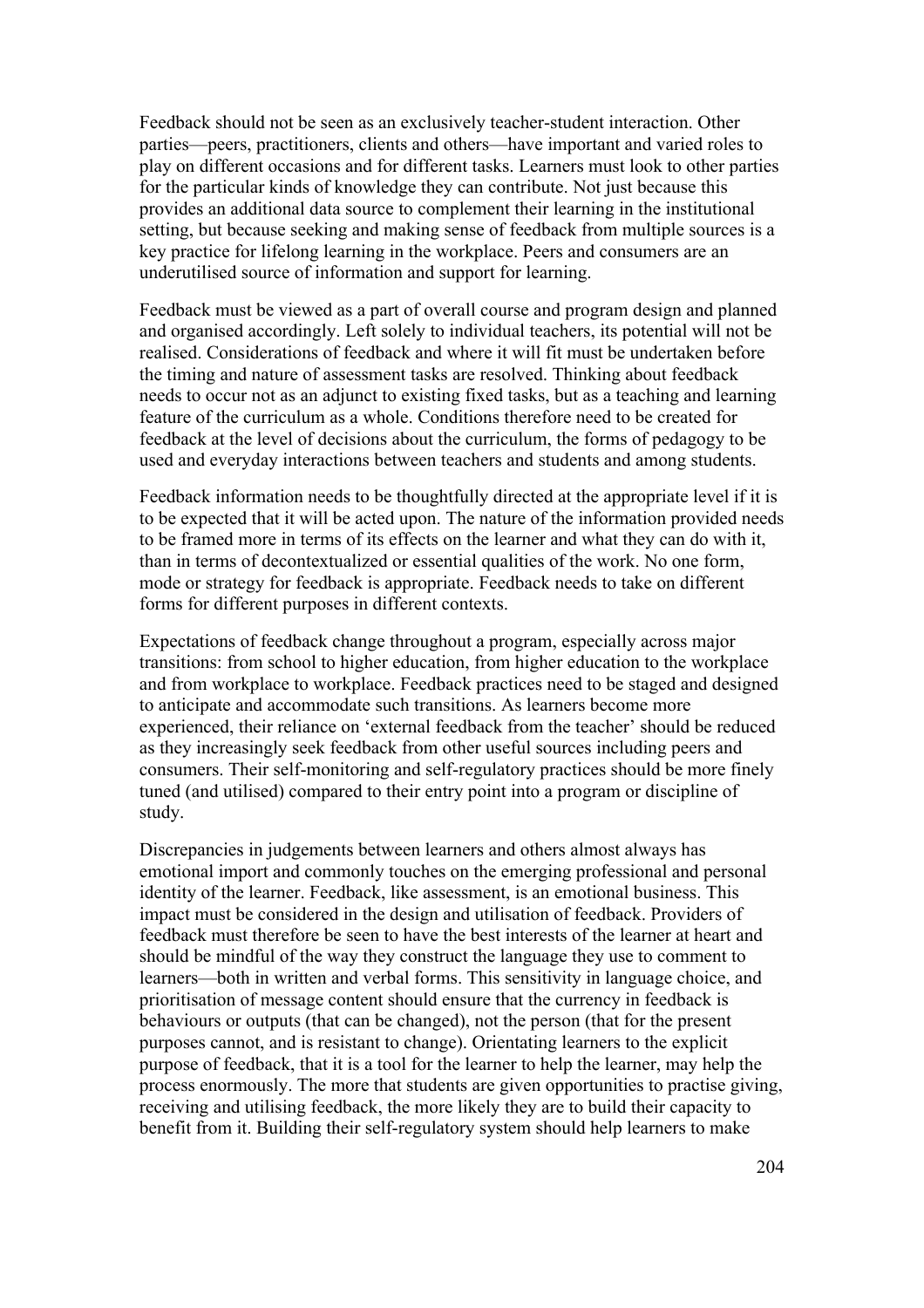increasingly sound judgements about their own work and that of others' so as to improve their work practices.

### **Making choices about feedback**

Before considering the many decision points involved in creating and implementing feedback strategies, it is useful to return to the definition of feedback we introduced at the beginning of the book. This provides the overall frame and focus for planning. There we identified feedback as:

*a process whereby learners obtain information about their work in order to appreciate the similarities and differences between the appropriate standards for any given work, and the qualities of the work itself, in order to generate improved work.*

When making decisions about what to build into a program this definition directs our attention to the following:

- *1.* The learner is central to the process and the learner is the person who benefits from it. This implies an active role for the learner throughout. Other parties may be important, but what they do is subordinate to what is of benefit to the learner. Of course, all learners are different, so that implies the need to have processes which adapt to this variation.
- *2.* The standards applicable to the work produced is the second most important consideration. Learners need to understand what are the appropriate standards and how they can be applied to their own work. Being told what they are is seldom an effective strategy on its own as it would not be worth the effort of introducing a feedback activity at all if all that was required was simple instruction. The investment of feedback in a course is only needed when learning is not straightforward. Also, standards need to be appreciated and utilised effectively before they can be deployed well in the production of new work. Any occasion of feedback requires that standards be made explicit and this may need exemplification of them through the use of examples of good work.
- *3.* Feedback events are not isolated 'reception of information' episodes supplemental to learning activities or assessment tasks. They can only be effective if they are an integrated part of the course. They are needed to achieve the desired learning outcomes at the level required. In areas of learning that are hard won, multiple occasions of feedback are likely to be necessary. For example, students do not learn to become adept at academic writing through one or two writing tasks that involve feedback. Likewise, a physiotherapy student is unlikely to develop effective joint mobilisation skills after working on a few patients, even with feedback from supervisors and the patients themselves. Refinement, or learning, comes with multiple practice opportunities with continual uptake of feedback from multiple sources.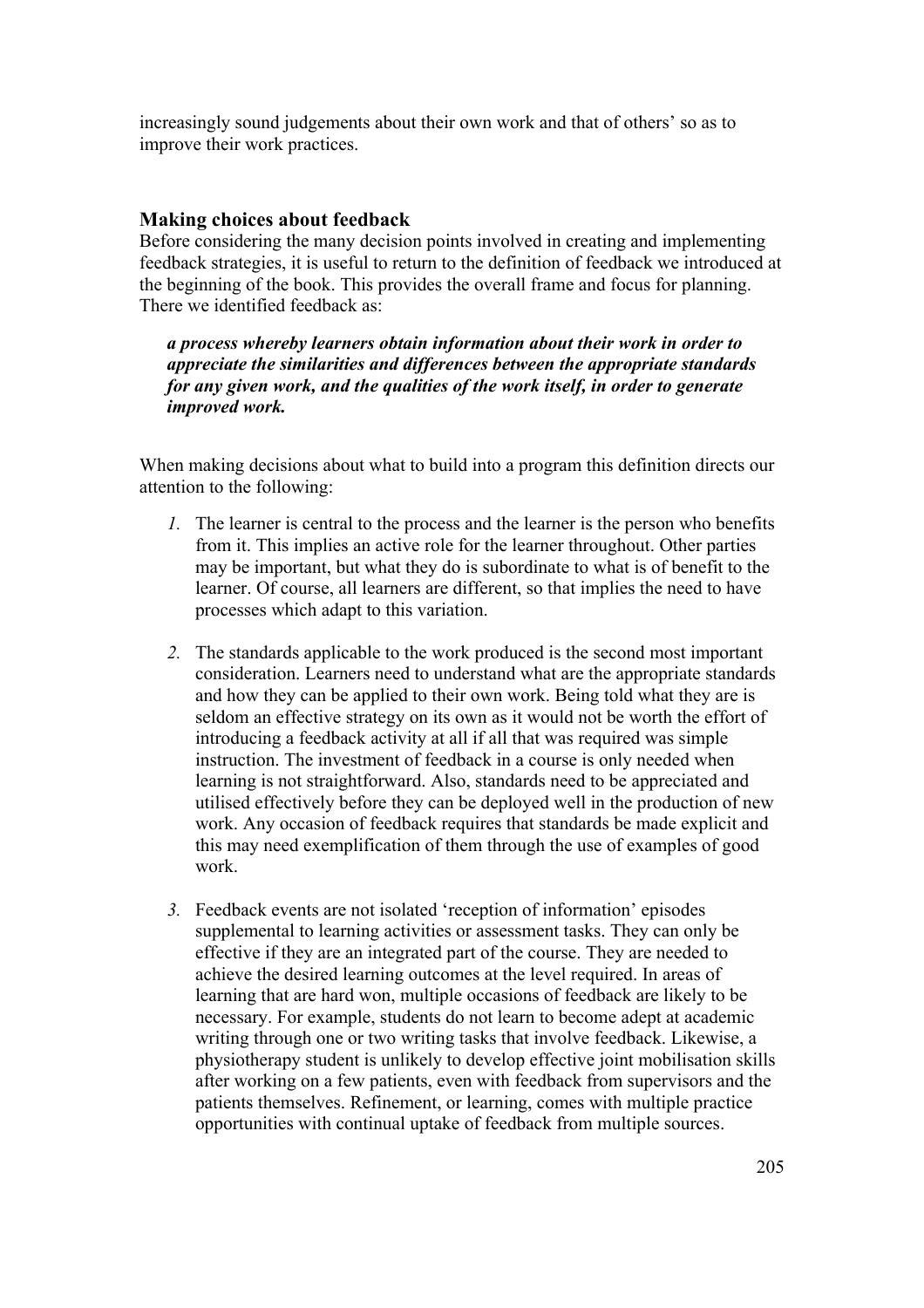- *4.* If the focus of learning is on an appreciation of variation between the standards of work and the work itself, then active and sustained engagement by the learner is needed. If a learner could readily see the differences between their own work and the relevant standards, then feedback processes would be redundant. Such engagement involves a working with the information provided, the standards involved and what the implications are for their own work. Learning is not a case of clear input that determines a predictable output; a process of making sense is involved. This may involve some form of discomfort or disruption or ambiguity in what to do next. Such engagement is a normal part of the feedback process.
- *5.* Finally, such a view of feedback means that action leading to the production of new work is a necessary part of the process. The generation of information for learners through most feedback mechanisms is too time consuming or resource intensive for it to just hang in anticipation that learners might, at some stage, do something with it. The generation of information to students about their work is one of the most time consuming activities teachers and supervisors engage in. It cannot be justified if there is no explicit expectation that it will be specifically used. In any situation where it is apparent that information to learners about their work is not being used, there is a need for a intervention to stop the wasting of valuable time that could be used more productively elsewhere.

## **Decision points for feedback**

While proposals for improving feedback throughout the book may appear to be quite complex, decisions can be simplified to some extent by considering the stage at which each is taken. Some are made only when a new course is being designed (macrodecisions), and some when particular students are enrolled in a course unit (microdecisions). The first of these relate to what kinds of information are required from whom at what stage in order to reach the course outcomes. They are part of the basic structure of the course and events such as the timing of assignments and their relationship to each other are determined well in advance. The second set of decisions relate to the particularities of the cohort, the nature of student needs and real-time decision-making. These can be varied readily to respond to local circumstances. They adapt to the students and the challenges they specifically face. Once some of the earlier decisions are taken, they won't need to be revisited until the whole program is revised. Also, some decision-making is simplified as soon as it is know what kind of work is being produced by learners at which stage of the program.

At what stage of planning and execution of a program should different feedback decisions be made? This will depend a great deal on the type of course, what it is seeking to do and the experience of the learners in managing their own learning. For example, first year students will need to be carefully inducted into understanding what counts as good work and taking responsibility for their own learning, postgraduate courses may contain more experienced, self-regulating learners. In either case, the assumptions made need to be tested against the actual response of learners and modified accordingly. Macro and micro levels are not either-or distinctions, and some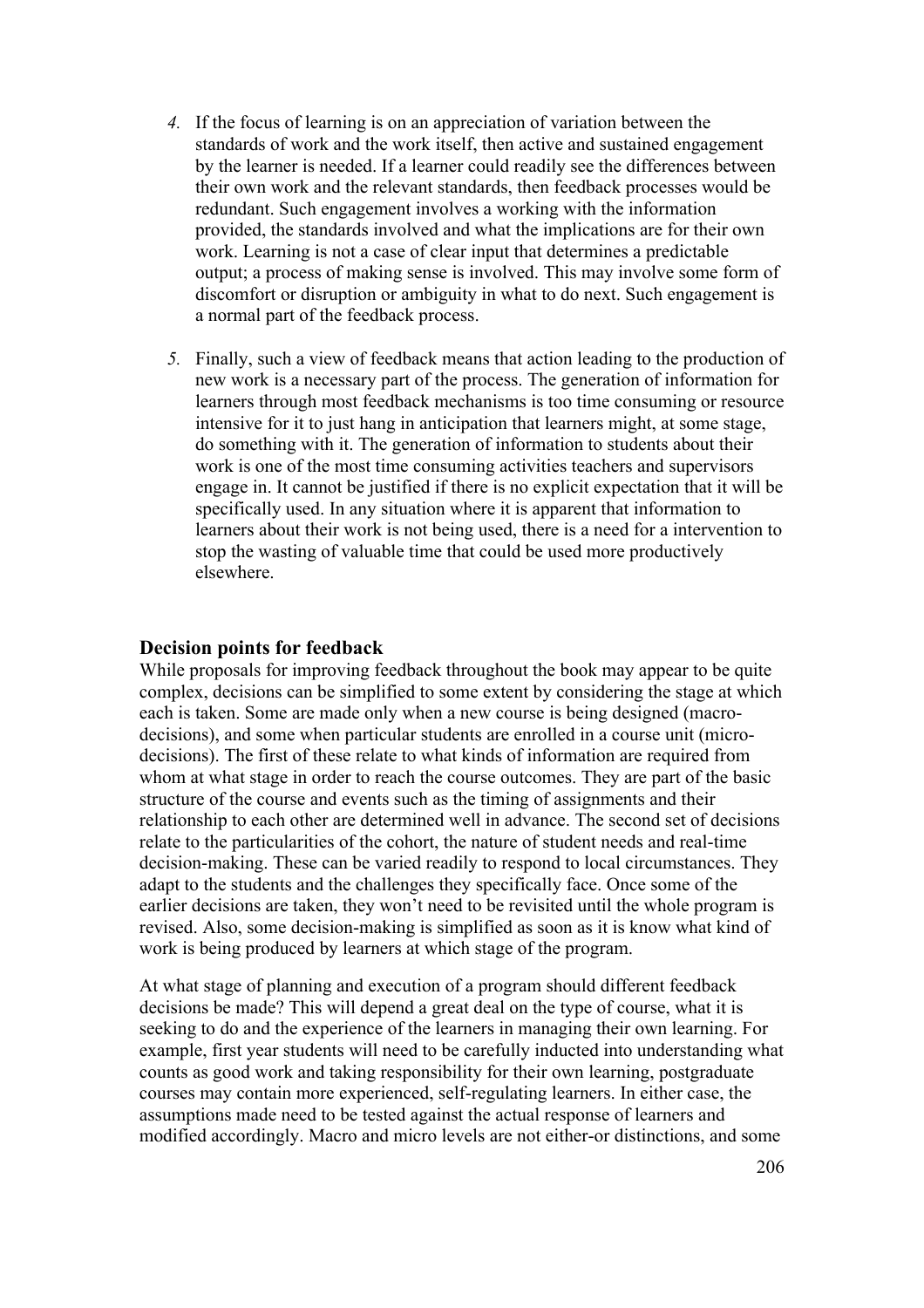issues reoccur at each level. However, general features of what needs to occur at each stage can be identified.

These decision points are formulated for the principal decision-makers at each stage: program, course, unit and practice coordinators. In many cases, other parties teachers and tutors, workplace supervisors, students—have important roles in the decision process. Coordinators therefore need to involve others as appropriate in making decisions. An important tension should be identified however: it is easy to inhibit full student engagement by locking in too many decisions at an early stage. A locked-down agenda leaves little opportunity for learners to identify and enact what they see as meaningful or useful in their learning. Scope is needed for meaningful participation by the actual group of students who will be involved in the specific feedback processes to be designed.

## **Macro-decisions about feedback (curriculum decisions)\**

Macro-decisions apply to long term planning. They are major curricular decisions decided ahead of students commencing a course. They form part of overall design of courses. They relate to learning outcomes and structural features of the course. They are made once program-level learning outcomes have been identified and the final kinds of work to be produced by students are determined. Here are some questions that educators may ask themselves in program design.

What is the **place** of feedback in the program? What work does feedback do in the curriculum vis a vis other elements?

What **purpose** does it seek to fulfil? Is it a principal driver of learning? A confirmation? A correction? A supplement? To develop judgement? To give practice in using feedback?

How is it **allocated** across a course, what kinds of feedback are needed for which aspect? When is it most needed? When is 'hopefully useful information' sufficient? What kinds of learning outcome might most benefit from feedback, eg. threshold concepts, key skills and practices, high risk outcomes, academic literacies?

What is the **relationship** between different occasions of feedback? How do they complement each other? How can they be made more effective together than being seen as separate events? What feedback activity is allocated to each task, how are tasks timed with respect to each other, what is the relationship between them?

What **conditions** are required for feedback to be successful? Is feedback tied or not tied to formal assessment tasks? How much is enough?

What **medium** of feedback is needed for each purpose? Eg. written, verbal? With an accessible record/without a record (of performance or information on performance)? If it is recorded, which **form** of record is needed: in text, in learning management system, audio, video?

What kind of **expertise** is needed to generate information? When can non-experts (eg. peers, consumers, patients) be used, and for what purposes?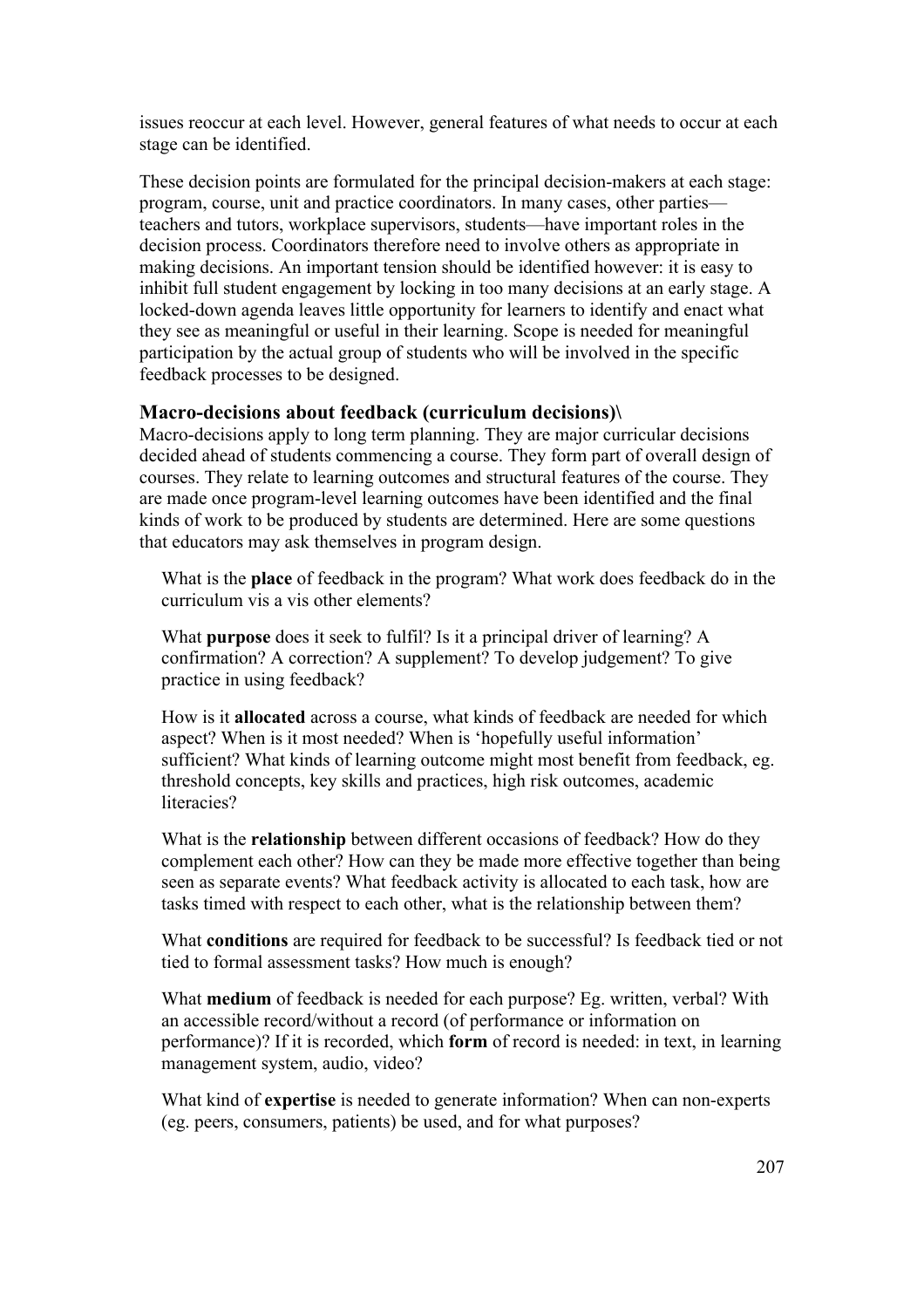**Who** provides information? If there is more than one person involved, how do the different parties link together? That is, self, teacher, peers, practitioners, workplace supervisors, recipients of service (clients/customers/patients)?

What are the distinct **feedback loops** that need to occur within the course?

How many are needed, what form should they take? Is sufficient time allowed between occasions of feedback, provision of information and subsequent tasks to allow information to be fully used? What turnaround times in the provision of information are needed for each occasion of feedback be effective?

What **preparation of students** is needed for them to understand the role of feedback in the program and their role in it? How will student activity and responsibility for **learning be mobilised**? What initiatives by students are required at each stage? What strategies are to be used for this? What will be the signs that they being successful?

What are the **standards** to be applied to the work identified? How can students learn to identify and utilise such standards from the resources at their disposal? How can students come to a sufficient and progressive understanding of appropriate standards to enable them to apply them? How will they be able to check that they are applying them appropriately?

How are feedback practices designed to **develop** over the course of study and over time? Are different forms and approaches to be used at different stages? How will students be scaffolded across course units to take increasing responsibility?

How will the notion of **feedback processes be presented** (sold) to students? How will it be ensured that students embrace the notion of feedback and take its practices seriously?

What **preparation of staff** is needed in order for them to understand the role of feedback in the program and the centrality of the learner in this process? What kinds of work are required to 'undo' previous conceptions or practices of feedback that may have been based on the teacher as teller?

#### **Micro-decisions about feedback (local pedagogical decisions)**

Micro, or local-level, decisions are those within course units, or within workplace learning settings, applicable when the characteristics of the particular learners involved and specific tasks are known. They take into account the macro decisions already made and operationalize feedback in the day-to-day activities of teaching, learning and assessment.

What is the specific **nature of the content** of the information to be provided on any given task? To what features of the work is it directed?

To what **end** is feedback directed? In Hattie's sense, is it primarily to be task focussed, process focussed or self-regulation focussed? How will it avoid being self-focused?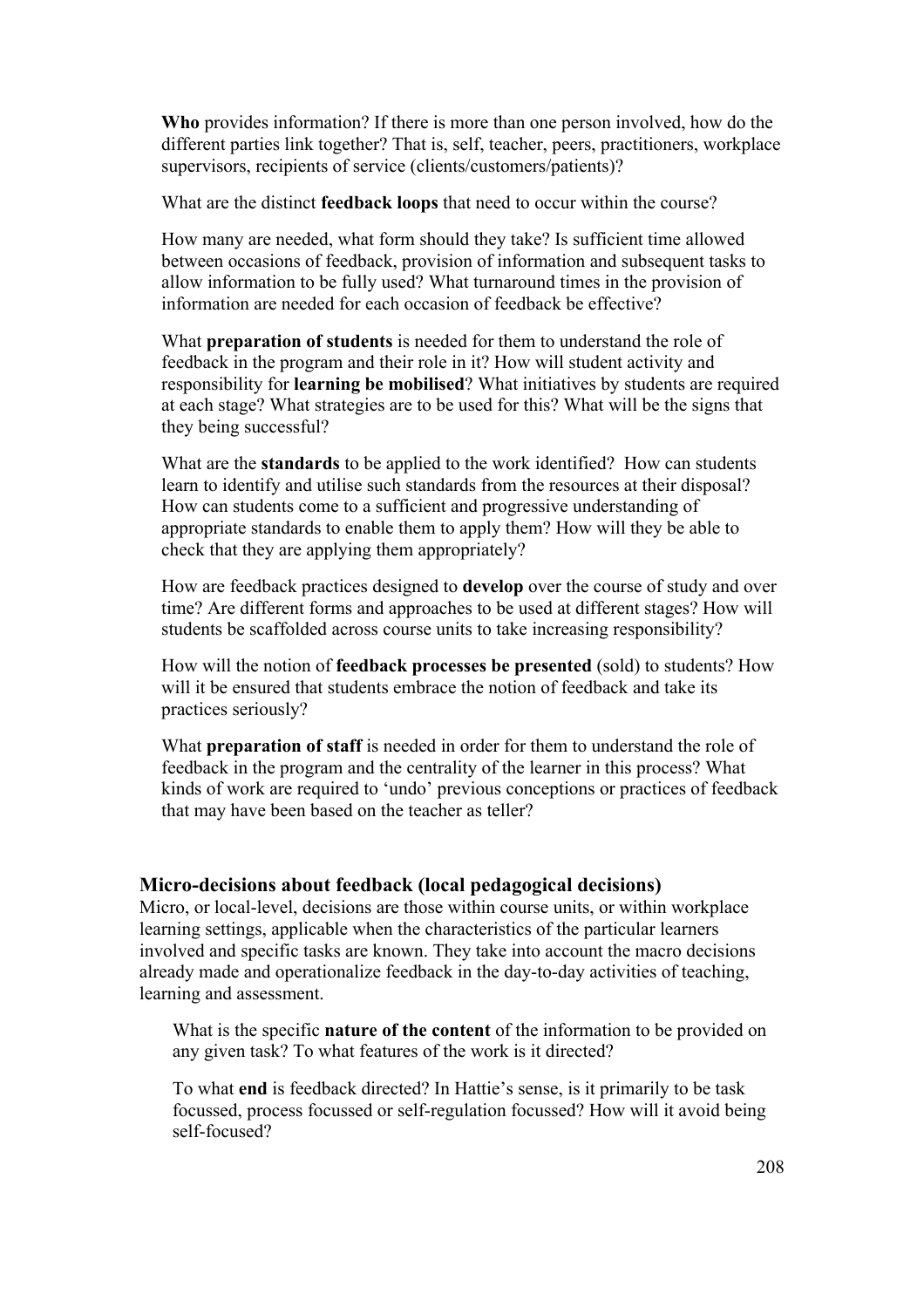**How much** information should be shared? Do aspects of work need to be prioritised to ensure that there is not cognitive overload for the learner?

What **mode** of operation is needed? Does it need to be uniquely tailored for each leaner? Can collective responses be used? Will individual feedback in front of a group lead to good outcomes for the others, or will this lead to public humiliation? Where are electronic systems that respond to students' correct and incorrect answers appropriate?

What **invitations or opportunities** are provided for students to **seek feedback?**  Are they encouraged to cue educators or any other external source to the type of feedback they are looking for? That is, particular areas of work or practice that they feel needs attention.

How is information to learners to be **formulated**? What characteristics should it have? How will the use of inappropriate formulations of information be avoided, that is. picking up use of final vocabulary, comments on persons rather than features of work, positioning the student as capable or incapable of achieving the desired change through selection of language etc.?

What **expectations** need to be set up for learners' actions after receiving information? What kinds of **student responses** are anticipated, eg. replying to comments, contesting comments, deflecting comments, action on the basis of comments, etc.?

**When** is information most needed? To secure understanding of key material/practices before moving on? To provide for immediate skill development? To assure key learning outcomes?

What is the specific **role of the learner** on each occasion of feedback? Are they expected to generate their own responses first, compare their judgements with those of others', articulate this comparative judgement or keep it to themselves, produce further work, etc.?

What emotional or identity **issues** need to be considered in the form and type of feedback used? What resistances might reasonably be expected? How might they be addressed, and at what stage will it be necessary to do so?

How is the feedback **loop completed** for learners? What tangible products and outcomes manifest the effects of the feedback intervention? Who notices this and how do they do so? Who is this fed back to, other than the learner, for what purpose?

How will information about learners' work **influence teaching**, learning and feedback practice with this group of students? That is, how will the feedback loop be completed to help the educator improve their teaching?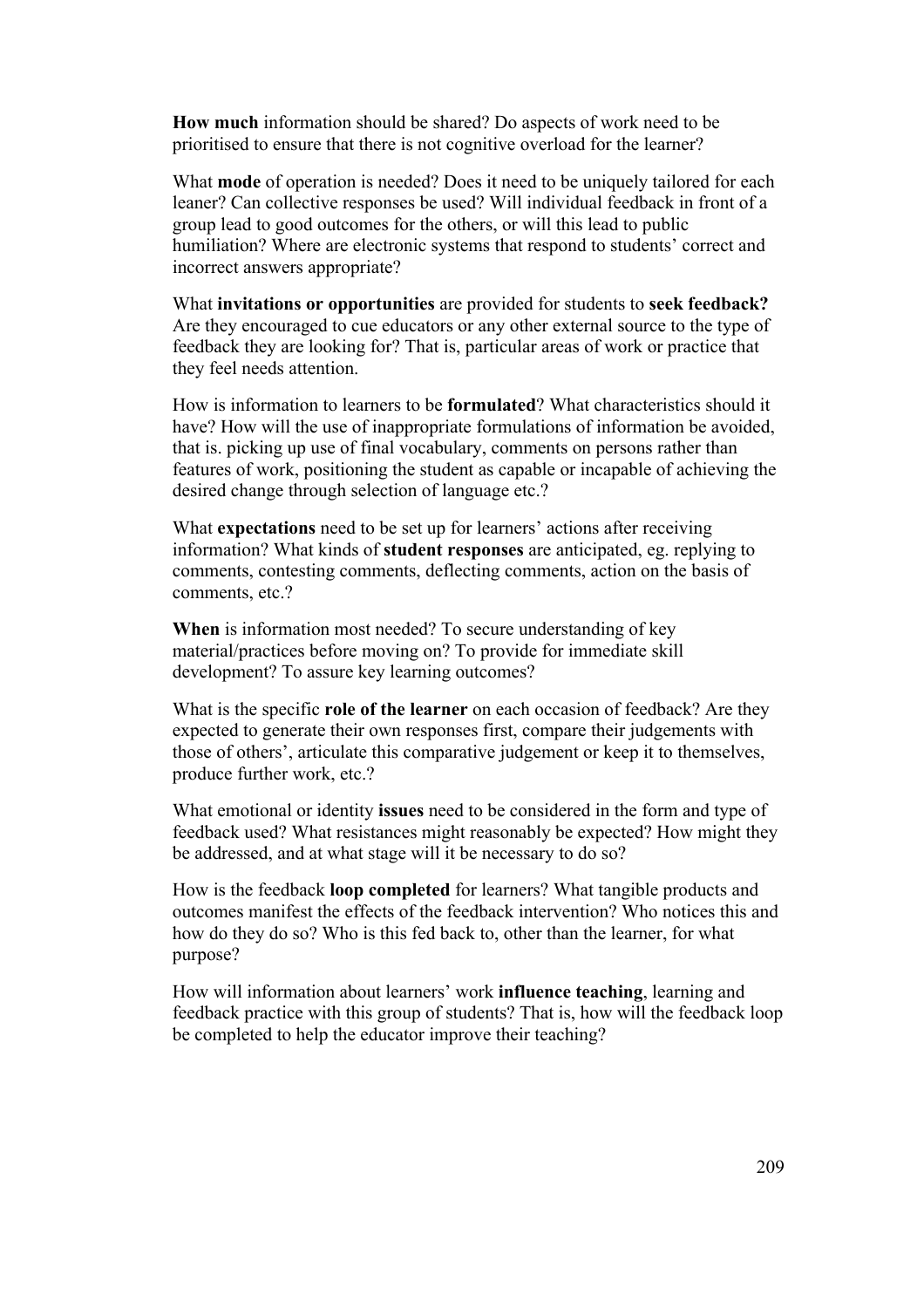# **Application of feedback decision-making**

How might this framework for decisions be applied? The following two examples illustrate how decisions might prompted by questions such as these. On the left hand side of the table is the 'story' and this is marked by annotations on the right hand side of the table to highlight the underpinning rationale for the feedback design.

**Table 13.1 Scenario 1. A lecture-based undergraduate course with a common first year**

| Practices in a first-year university                                                                                                                                                                                                                                                                                                                                                                                                                                                                                                                                                              | Feedback design rationale                                                                                                                                                                                                                                                                                                                                                                                      |
|---------------------------------------------------------------------------------------------------------------------------------------------------------------------------------------------------------------------------------------------------------------------------------------------------------------------------------------------------------------------------------------------------------------------------------------------------------------------------------------------------------------------------------------------------------------------------------------------------|----------------------------------------------------------------------------------------------------------------------------------------------------------------------------------------------------------------------------------------------------------------------------------------------------------------------------------------------------------------------------------------------------------------|
| setting                                                                                                                                                                                                                                                                                                                                                                                                                                                                                                                                                                                           |                                                                                                                                                                                                                                                                                                                                                                                                                |
| In this course students enter with a wide<br>range of experience and capability. One<br>of the main aims is to bring the students<br>up to a common standard of academic<br>literacy to enable them to benefit from<br>the rest of the program.                                                                                                                                                                                                                                                                                                                                                   | Macro decision: The purpose of feedback<br>is to drive particular kinds of learning<br>which focus students on the particular<br>kinds of academic skills (writing, use of<br>references, etc.) they will need in other<br>parts of the course and practice them.                                                                                                                                              |
| In each lecture, questions are posed to<br>enable students to check their own<br>understanding, responses from students<br>are collected through a student response<br>system and immediately portrayed to the<br>group. Sometimes discussion with other<br>students is prompted before an answer is<br>sought. The lecturer then discusses the<br>results with the class and devotes<br>additional time to misconceptions or<br>poorly understood points.                                                                                                                                        | Macro decision: As the first year is a vital<br>base for all that follows, feedback<br>activities are distributed across all the<br>courses and all parts of the courses,<br>focusing on the production of work that<br>meets the standards required.<br>Macro decision: Feedback is regarded as<br>so important that it is not just used for set<br>tasks and tutorial activities but in lectures<br>as well. |
| The first tutorial exercise in the second<br>week of the semester uses the well-<br>known exercise (commonly attributed to<br>Graham Gibbs) of distributing three short<br>completed assignments from a previous<br>year to small groups of students for<br>discussion. This is a prelude to them<br>completing a similar assignment for<br>themselves. The groups are asked to<br>differentiate between the three: why is<br>one better than another, what can be<br>noticed in the work that leads to this<br>conclusion, what can then be inferred<br>about the qualities being sought in this | Macro decision: Find ways of making<br>competencies or standards of work<br>explicit to students so that they know<br>what they are trying to achieve.<br>Feedback activities are staged so they<br>start with exercises that all students can<br>complete and the level of challenge raised<br>subsequently.                                                                                                  |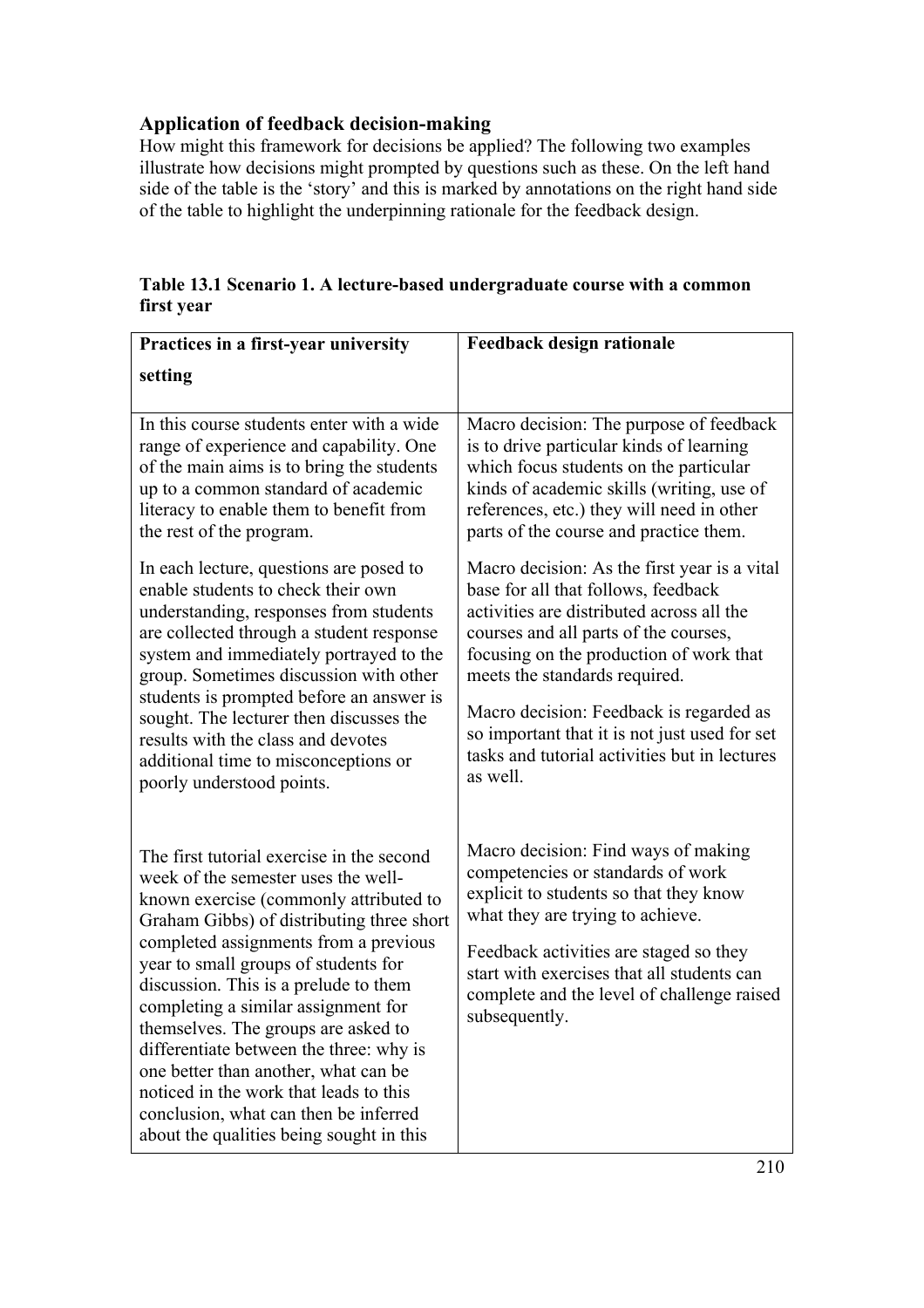| assignment? They draw up a list of<br>features to look for in this kind of<br>assignment. This acts as a task on<br>appreciating standards, not through being<br>told what they are, but through<br>appreciating what they are through<br>interaction with others.                                                                                                                                                                                                                                                                                                                                                                                                                                                                                                                                                                                                             |                                                                                                                                                                                                                                                                                                                                                                                                                                                                                                                                                                                                                                       |
|--------------------------------------------------------------------------------------------------------------------------------------------------------------------------------------------------------------------------------------------------------------------------------------------------------------------------------------------------------------------------------------------------------------------------------------------------------------------------------------------------------------------------------------------------------------------------------------------------------------------------------------------------------------------------------------------------------------------------------------------------------------------------------------------------------------------------------------------------------------------------------|---------------------------------------------------------------------------------------------------------------------------------------------------------------------------------------------------------------------------------------------------------------------------------------------------------------------------------------------------------------------------------------------------------------------------------------------------------------------------------------------------------------------------------------------------------------------------------------------------------------------------------------|
| For the first assignment students are<br>asked to complete an assignment, but<br>before submission to check it against the<br>list their group has generated and include<br>a statement on the cover sheet saying<br>what they think their assignment does<br>well and what not so well. After<br>marking, it is handed back without a<br>grade, but with comments that refer<br>directly to their own judgements and<br>suggestions for actions they might take<br>for the upcoming second assignment.<br>Grades are given, but need to be accessed<br>by logging in to the learning<br>management system.                                                                                                                                                                                                                                                                    | Macro decision: Provide student practice<br>in identifying and using standards to<br>apply to their work. Have them reveal<br>their judgements about their work so they<br>can be commented on to help them<br>calibrate their judgements.<br>Micro decision: The distraction of grades<br>is removed to focus attention on the<br>information provided                                                                                                                                                                                                                                                                               |
| The second assignment covers new<br>subject matter, but it also focuses on<br>some of the academic writing features<br>emphasised in the first task. In a tutorial,<br>students undertake an exercise on<br>identifying what would constitute a<br>really good submission for this<br>assignment. The list generated by<br>students is transcribed and made<br>available to the whole group. The week<br>before the submission deadline, students<br>are asked to exchange their assignment<br>with a colleague and offer comments to<br>each other using the list of points of a<br>good submission previously generated.<br>When they hand in the assignment they<br>are also asked to comment on the<br>changes they made in response to peer<br>comments. The returned assignment<br>from the tutor focuses once again on the<br>process of writing and uses the ideas and | Macro decision: Further practice in use of<br>standards and application of them to their<br>own work. Structured peer discussions to<br>ensure all students actively contribute.<br>Macro decision: Learning outcomes are<br>included that overlap with those from the<br>first assignment to ensure that the<br>feedback loop is completed<br>Macro decision: Involvement of peers<br>ensures that a wider pool of standards is<br>opened up for consideration. Peer<br>feedback is utilised to add other<br>perspectives on the work and to give<br>students practice in articulating their<br>understanding of the work to others. |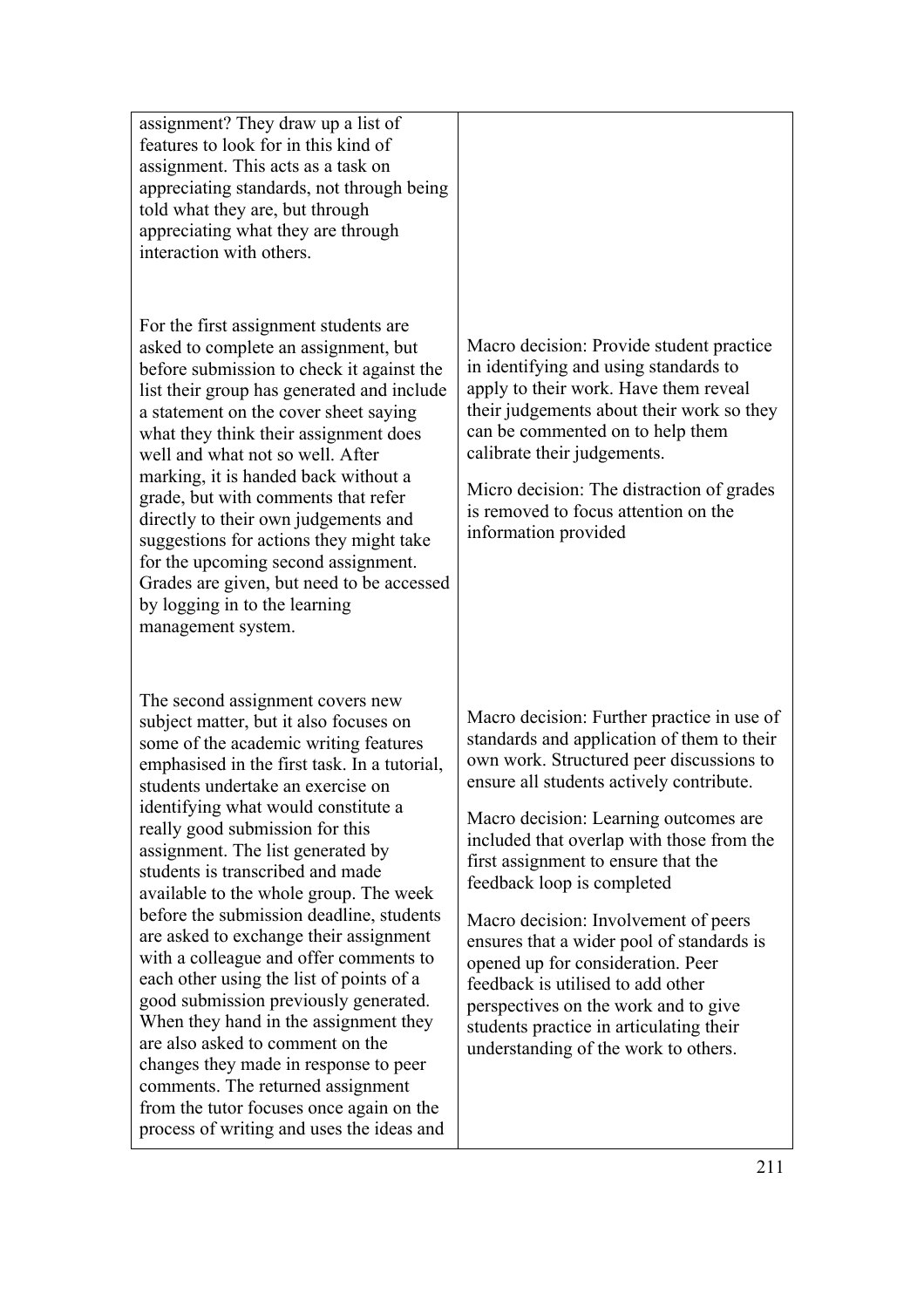| vocabulary from the checklist generated<br>in the tutorial.                                                                                                                                                                                                                                                                                                                                                                                                                                                                                       |                                                                                                                                                                                                                                                                                                                                                                                                                         |
|---------------------------------------------------------------------------------------------------------------------------------------------------------------------------------------------------------------------------------------------------------------------------------------------------------------------------------------------------------------------------------------------------------------------------------------------------------------------------------------------------------------------------------------------------|-------------------------------------------------------------------------------------------------------------------------------------------------------------------------------------------------------------------------------------------------------------------------------------------------------------------------------------------------------------------------------------------------------------------------|
| The third assignment again includes new<br>subject matter, but the academic skills<br>required overlap with the second<br>assignment. This time students are asked<br>to specifically identify what they want to<br>receive comments about and are giving a<br>simple form to prompt their request. It is<br>emphasised throughout that students<br>need to be very active in their learning if<br>they are to succeed and this challenge is<br>given great prominence in the lectures<br>and guidance given on how to present<br>their requests. | Macro decision: Completion of a second<br>feedback loop in included by overlap of<br>desired learning outcomes in the<br>subsequent assignment<br>Further active involvement of students is<br>prompted through the expectation that<br>they will identify the kinds of feedback<br>they need. Hattie's idea of four levels of<br>feedback is provided to them and they are<br>asked to frame their request within this |

## **Table 13.2 Scenario 2. A fourth year medical student on a surgical ward placement**

| Practices on the ward placement                                                                                                                                                                                                                                                                                                                                                                                                                                         | <b>Feedback design rationale</b>                                                                                                                                                                                                                                                                                                                                                                |
|-------------------------------------------------------------------------------------------------------------------------------------------------------------------------------------------------------------------------------------------------------------------------------------------------------------------------------------------------------------------------------------------------------------------------------------------------------------------------|-------------------------------------------------------------------------------------------------------------------------------------------------------------------------------------------------------------------------------------------------------------------------------------------------------------------------------------------------------------------------------------------------|
| The fourth year medical student is placed<br>on a surgical ward with the aim of<br>applying theory to practice. He meets his<br>supervisor on the first day of the 4 week<br>placement for orientation. The student<br>had filled out a 'Learning Needs Form''<br>(a requirement sent out prior to the<br>placement) outlining strengths in his own<br>performance to date, and aspects of                                                                              | Macro decision: The educator privileges<br>an orientation discussion as a way to<br>empower the learner to analyse and<br>express his past learning experiences,<br>along with articulating goals for the<br>placement. This increases the<br>transparency of learning expectations. The<br>learner comes prepared and is not<br>confronted with this important reflective<br>task on the spot. |
| practice he needs to improve on. The<br>student and supervisor work through this<br>form- it frames the conversation as to the<br>learner's goals and potential needs re<br>support and supervision. The<br>conversation finishes with the supervisor<br>asking 'so in summary, what would be<br>the three key things that you want to<br>improve on in this placement?' He agrees<br>with the student that these goals are<br>achievable and asks that they be written | Micro decision: As the discussion was<br>approximately one hour long, and plenty<br>of ground was covered, the educator<br>asked for a summary of what had been<br>discussed (from the learner's perspective),<br>and also asked for a written account of the<br>summary. The need for the written record<br>is two fold- an acknowledgement that                                               |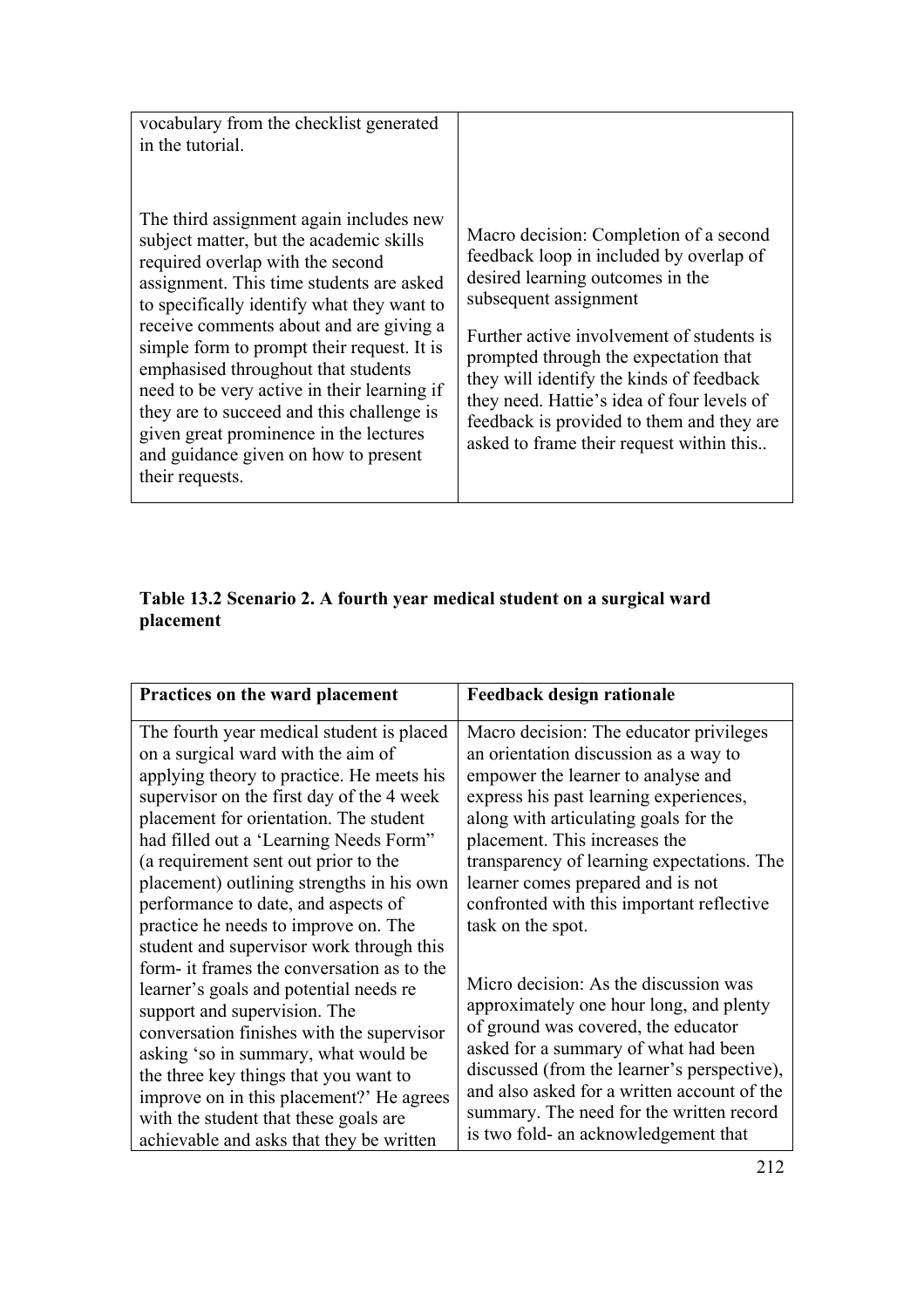| down and emailed to him                                                                                                                                                                                                                                                                                                                                                                                                                                                                                                                                                                                                                                                                                                                                                            | memory/cognitive load has limits, and<br>that the written account would form an<br>anchor that the pair can revisit throughout<br>performance discussions during the<br>placement                                                                                                                                                                                                                                                                                                                                                                                                                                 |
|------------------------------------------------------------------------------------------------------------------------------------------------------------------------------------------------------------------------------------------------------------------------------------------------------------------------------------------------------------------------------------------------------------------------------------------------------------------------------------------------------------------------------------------------------------------------------------------------------------------------------------------------------------------------------------------------------------------------------------------------------------------------------------|-------------------------------------------------------------------------------------------------------------------------------------------------------------------------------------------------------------------------------------------------------------------------------------------------------------------------------------------------------------------------------------------------------------------------------------------------------------------------------------------------------------------------------------------------------------------------------------------------------------------|
| Over the period of the placement<br>(including in the orientation meeting) the<br>supervisor encourages the learner to cue<br>him in to aspects of his practice that may<br>need improvement, eg "as I watch your<br>Physical Examination of the patient, is<br>there something that you would<br>particularly like me to focus on?"                                                                                                                                                                                                                                                                                                                                                                                                                                               | Macro-decision: This 'cueing activity' is a<br>way for the learner to solicit feedback that<br>is meaningful to them. It puts them into<br>the centre of the feedback process. They<br>often have a good understanding of what<br>they anticipate will be difficult for them,<br>or has proven difficult for them, in<br>practice. This helps the educator to focus<br>on certain activities, and of course does<br>not prohibit them from commenting on<br>performance outside the prompted<br>aspects.                                                                                                          |
| The supervisor draws up a provisional<br>timetable for the placement duration, and<br>provides this to the student. It includes<br>the likely activities to be performed each<br>week, and these activities are repeated<br>and also staggered so that they become<br>increasingly complex throughout the<br>placement based on the learner's likely<br>development. For example the first day<br>the student is shadowing members of the<br>ward team as a way to warm up and<br>observe expert practices. The second<br>day, the learner will complete a Physical<br>examination with a peer and a supervisor<br>observing, and by the second week the<br>student is likely to complete a physical<br>bedside examination independently, and<br>report back on their experience. | Macro decision: The learner is provided<br>with repeat opportunities to perform a<br>task, so as to put into practice the<br>feedback. There are 'overlapping' tasks<br>throughout, but generally these are<br>increasing in complexity to accommodate<br>the student's developing expertise.<br>Micro decision: Peers are used to observe<br>student performance (so they can learn<br>through observation without the pressure<br>'of doing', and so they can provide a<br>different perspective on the task<br>performance, in line with the benefits of<br>multisource feedback described in the<br>research. |
| As part of generating the placement<br>timetable, the student and the supervisor<br>together agree on how and when<br>feedback will be provided. They decide                                                                                                                                                                                                                                                                                                                                                                                                                                                                                                                                                                                                                       | Macro decision: Informal and formal<br>verbal feedback sessions are scheduled<br>into the placement timetable                                                                                                                                                                                                                                                                                                                                                                                                                                                                                                     |
| on verbal feedback throughout the<br>placement, immediately after the patient<br>encounter (and preferably not in front of<br>the patient, unless there is risk to patient<br>safety, or practitioner safety and the<br>supervisor needs to intervene. The pair<br>also agree to formal verbal feedback                                                                                                                                                                                                                                                                                                                                                                                                                                                                            | Macro decision: The supervisor agrees<br>that feedback should occur as close to the<br>learning episode as possible, and<br>preferably away from the bedside to<br>create a 'safe learning environment' and                                                                                                                                                                                                                                                                                                                                                                                                       |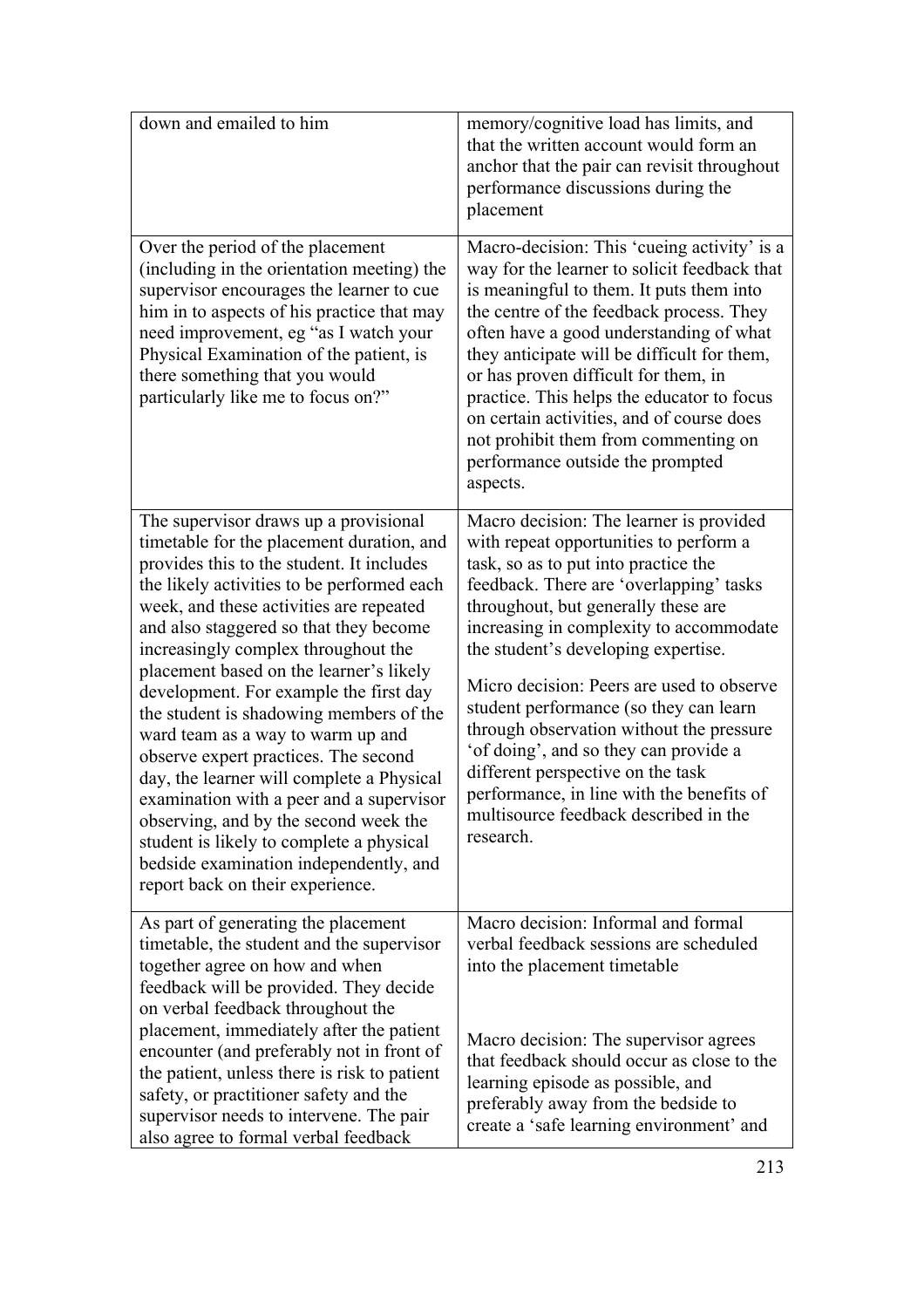| sessions at the end of each week, and a<br>final verbal feedback session (placement<br>summary), where summative marks will<br>also be given.                                                                                                                                                                                                                                                                                                                                                                                                                                                                                 | to avoid the potential for public loss of<br>face. The supervisor also includes the<br>caveat that in some high-stakes<br>circumstances, didactic, unsolicited<br>feedback needs to be given in situ to<br>prevent or minimise error.                                                                                                                                                                                                                                                                                                                                                                                                                                                                                                                                                                                                                                |
|-------------------------------------------------------------------------------------------------------------------------------------------------------------------------------------------------------------------------------------------------------------------------------------------------------------------------------------------------------------------------------------------------------------------------------------------------------------------------------------------------------------------------------------------------------------------------------------------------------------------------------|----------------------------------------------------------------------------------------------------------------------------------------------------------------------------------------------------------------------------------------------------------------------------------------------------------------------------------------------------------------------------------------------------------------------------------------------------------------------------------------------------------------------------------------------------------------------------------------------------------------------------------------------------------------------------------------------------------------------------------------------------------------------------------------------------------------------------------------------------------------------|
| When the supervisor observes the student<br>working with a patient post-surgery, he<br>writes his impressions in a notebook. He<br>also prompts the patient to report on how<br>they felt during the physical examination<br>(ie. were they comfortable, could they<br>comment on how the student provided<br>information relating to their surgery and<br>recovery?) At the end of the session, the<br>student and the supervisor spend 15<br>minutes 'debriefing' in the ward tutorial<br>room.                                                                                                                             | Micro decision: The supervisor records<br>his observations in written form so that he<br>can capture specific behaviours to recount<br>to the student during feedback. Specific<br>examples, relating to demonstrable<br>behaviours are more meaningful to<br>students than global statements of 'that<br>was good, or that needs more work".<br>The supervisor invites the patient to<br>comment on the physical examination<br>(multi-source feedback) to provide<br>another performance-related data point to<br>the student. Hopefully, the student will<br>start to elicit this patient feedback<br>independently throughout the placement.<br>The feedback or debriefing occurs in a<br>private space to maximise the learning<br>potential for the student, and to minimise<br>emotional impact if the conversation<br>brings up challenges for either party. |
| In the feedback session, the supervisor<br>opens with "So, tell me about your<br>impressions of your patient examination<br>first" The student is a little global in his<br>response "I think that went ok, but of<br>course there is room for improvement"<br>and waits for what he hopes will be the<br>supervisor's appraisal of this<br>performance. The supervisor replies "Ok,<br>tell me more. Lets focus on the particular<br>aspects that you think you would change<br>next time round" The student and<br>supervisor work together to form a list of<br>strategies to improve the task when it is<br>next tackled. | Micro decision: The supervisor provides<br>an invitation for the learner to self-<br>evaluate first. Initially, this invitation is<br>deflected by the student (firstly, because<br>he's not practised at 'doing feedback in<br>this way' and secondly because he thinks<br>he will learn more from hearing from the<br>expert. He soon learns that this need for<br>expressing his own self-judgement is an<br>implicit part of the feedback process here<br>at this placement and that dodging hard<br>questions does not work.<br>Both deficits and strengths in performance<br>are raised, and there is a clear action plan<br>for how to improve the approach to the<br>task.                                                                                                                                                                                   |
| The following day, the student performs<br>another physical examination on a                                                                                                                                                                                                                                                                                                                                                                                                                                                                                                                                                  | Macro decision: In line with Feedback<br>Mark 2, the student is provided with a                                                                                                                                                                                                                                                                                                                                                                                                                                                                                                                                                                                                                                                                                                                                                                                      |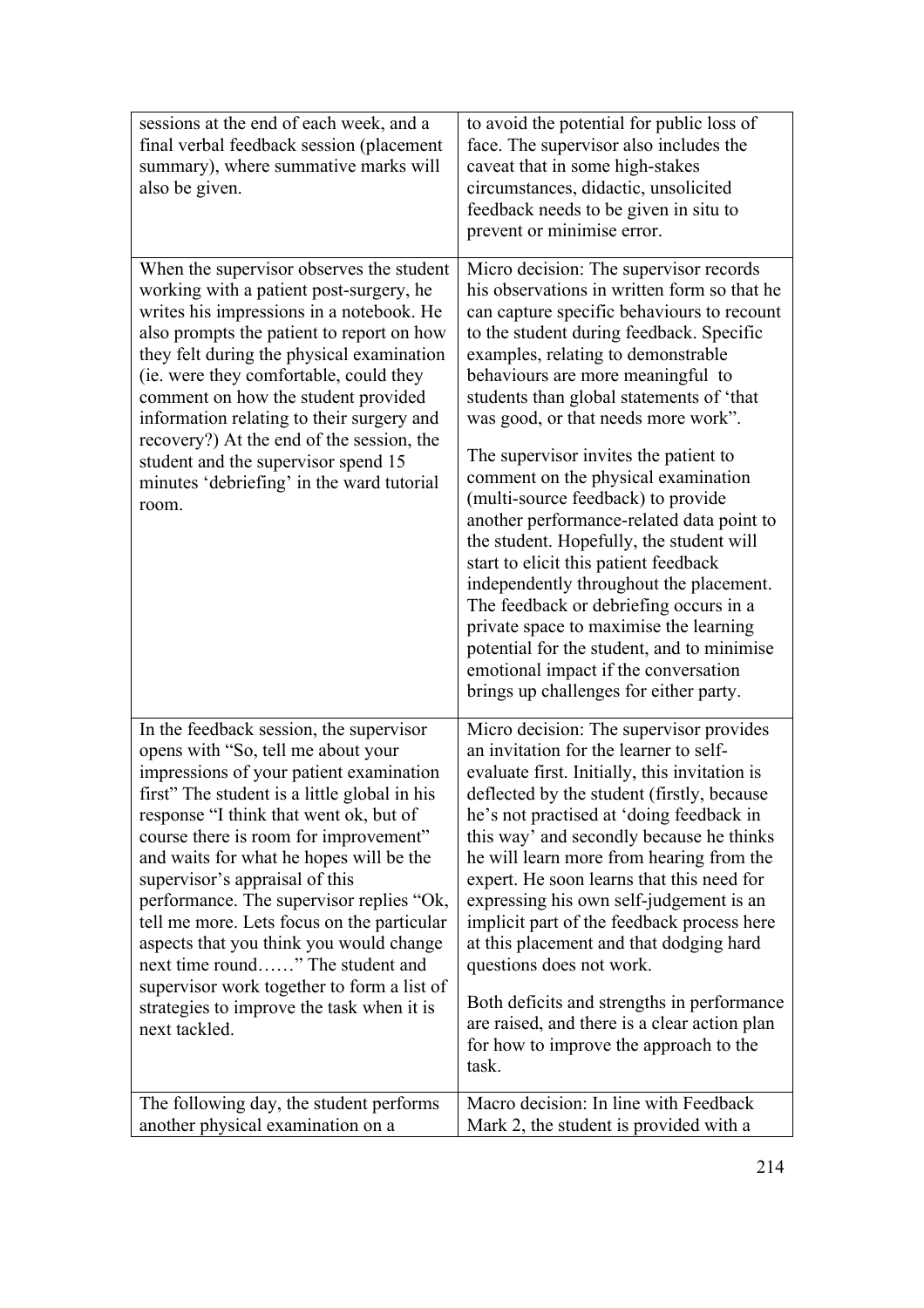| patient (a different patient, but similar in | subsequent opportunity to perform a      |
|----------------------------------------------|------------------------------------------|
| terms of complexity of condition).           | physical examination on a patient. Both  |
|                                              | student and supervisor are watchful for  |
|                                              | the appearance of change in the          |
|                                              | performance, ie. that the action plan is |
|                                              | actioned. If targets are met, this is    |
|                                              | acknowledged in the next feedback        |
|                                              | session, and new goals are set.          |
|                                              |                                          |

## **Changing feedback practices**

The view of feedback presented here is more comprehensive than that found in many contexts. It problematizes common taken-for-granted practices and raises questions that may not be normally considered. In such circumstances it is not surprising that resistance to such changes might be generated.

Of course, any of these ideas can be picked up and applied by individuals within the areas of teaching for which they are responsible. If enough people did this then there would be some impact. However, noticeable improvement across the system will only be possible if, across a program, a collective view of the need to address the issue of feedback is taken. The biggest barrier to this is the notion that feedback should be regarded only as a transaction between a learner and a particular person with respect to a given activity, for example, as part of commenting on assignments. This positions feedback normally as a private teacher-student interaction. We take the view here that seeing feedback merely as an extension of local teaching or assessment activity, as an adjunct to marking perhaps, fails to realise the potential it has to offer. It needs to be treated primarily as a key focus of curriculum thinking and the implications worked through until it becomes manifest in specific teaching and learning interactions on particular tasks.

We suggest that the following are some of the issues to be addressed in confronting change about feedback:

### *An outcomes-centred and standard-based view of learning*

The concept of feedback assumes that work can be improved and that the use of relevant information applied by the learner will result in better work. This is essentially an outcomes-centred view. Effectiveness is judged by results demonstrated in learning outcomes in relation to relevant standards. Standards are not some abstraction of worth, but tangible representations which provide yardsticks against which work can be judged. Any view that learning is norm-referenced, that is, learners are to be judged against the performance of others is antithetical to the views of feedback described here. There must be a notion that anyone can improve against the required standards irrespective of what other learners do.

### *Common understanding of what feedback is and how it can operate*

We believe that the lack of resolution of the public debate about feedback is due to a an absence of agreement about what feedback is, built on a poorly articulated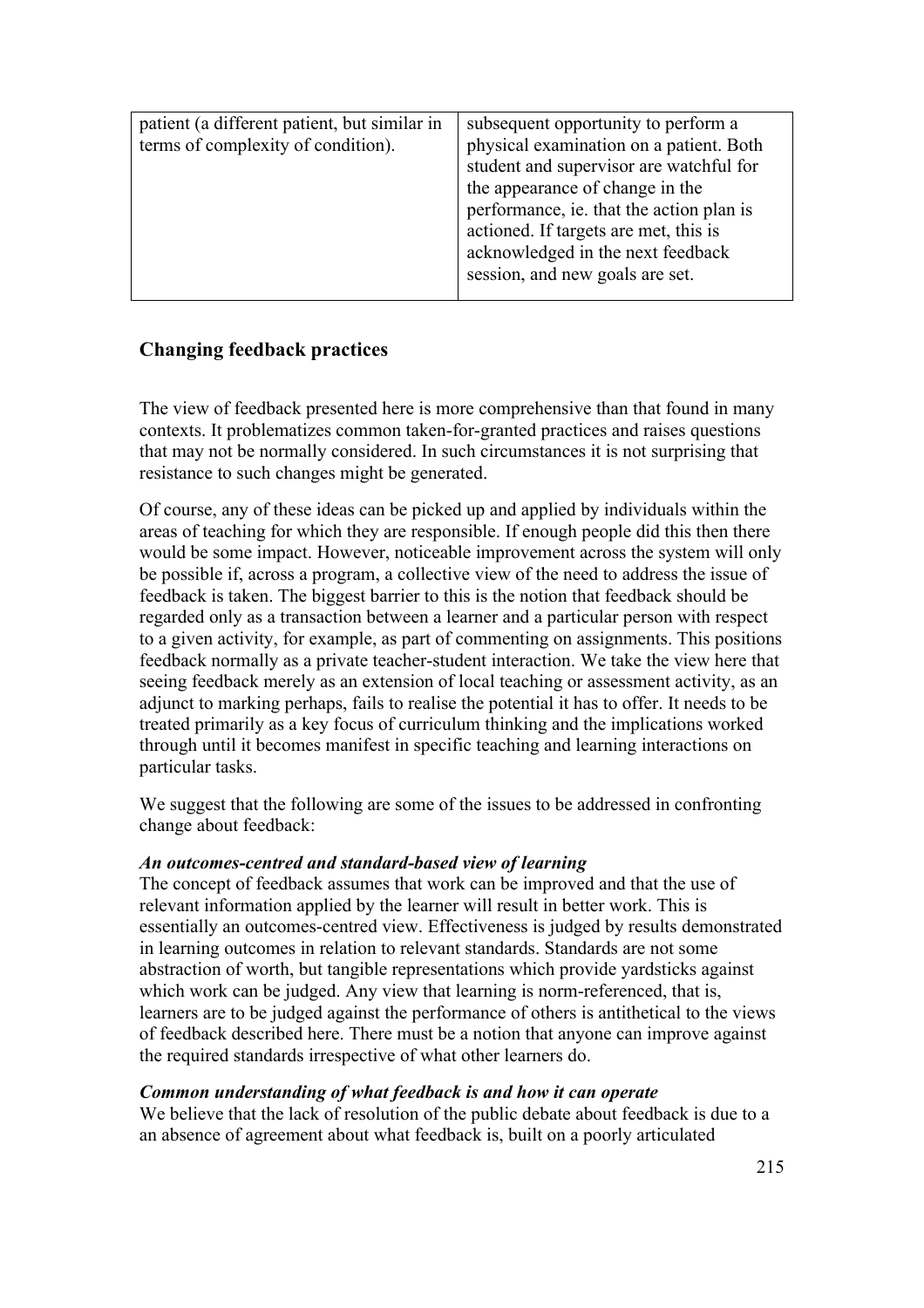conceptual base. While the book goes some way to providing the conceptual base, there is still a need for this to be taken up and widely adopted. In particular there is a need for congruence between learners and teachers about what feedback is. This can only occur when there are sober discussions of the basic ideas and assumptions, followed by agreement on what is to be done. This agreement in principle is needed before it will be possible to get effective alignment of student and teacher expectations about feedback.

#### *Willingness to take an evidence-influenced view of teaching and learning*

So much of day-to-day activity in higher and professional education is based upon the cultural practices of the discipline or profession. Things are done because that is the way things get done around here. This is not a sufficient basis to run a system of education or even a particular course. Willingness to base educational practice on evidence of effects is necessary. While this needs to draw on publications based on systematic research, on a local level it depends just as much on the willingness to seek and use evidence about the effects of specific teaching and learning interventions. That is, a commitment to use data about student performance as a driver of change. Feedback is the most obvious arena for this because it provides data about what is and is not working. We just need to set up our own practices so they take notice of it. Data about what students can do following a task needs to necessarily drive what students do, but it also needs to drive teaching interventions. Such actions involve much greater reflexivity on the part of students and of teaching staff than is often apparent.

Many of the arguments presented in the book, particularly the claims around the notion of feedback as Feedback Mark 2, require systematic testing over time. Without this research, the arguments remain plausible suggestions guided by some evidence. In terms of research directions, we need to invest more energy in looking at the role of the learner as seeker and user of feedback. In situ observational studies are also required to examine the micro-skills of both learner and educator in feedback episodes, and in particular, the degree to which these skills can be influenced by explicit orientation and 'feedback training'. Characteristics that need to be captured and analysed include language, content, structure, conditions and, most importantly, the impact of these intersecting factors on the learner.

#### *Leadership to name the problem and mobilise sustained action to address it*

Probably the single greatest initiative needed to reform feedback practices is that of working across courses or programs, rather than solely working within them. Feedback is too important to be the concern only of the individual teacher. Exhortations about changing practices are ineffective, action in course design and planning is needed and this requires leadership beyond the immediate context to be exercised. The support of teachers and students in change and sustaining change needs to be enlisted. Even if educators do 'come around' to considering new notions of feedback, many will need to engage in their own reflective practice to avoid operating within old 'feedback as telling' paradigms, or within a limited 'micro' view of feedback that concerns the in situ encounter, rather than the design of the program, enabling feedback to do its work on subsequent learning tasks. Educators may also challenge themselves to consider the transparency of standards of work/learning outcomes that they want learners to achieve. Without a shared understanding of these targets, any feedback practice, in any form, is compromised. For program designers